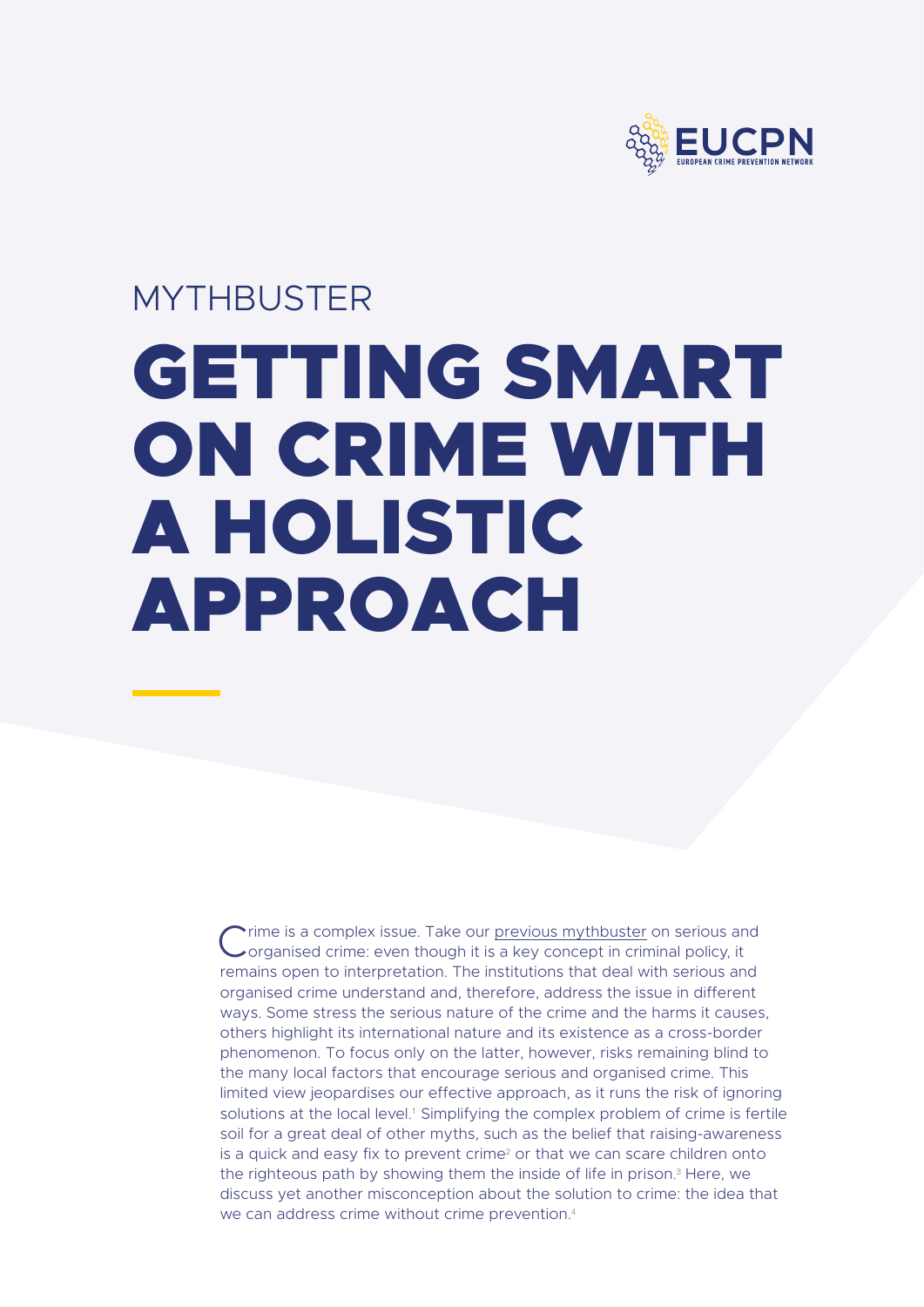

## **PREVENTION IS BETTER THAN THE CURE?**

It is an oft-used phrase and makes intuitive sense: prevention is better than the cure. If we can prevent bad things from happening in the first place, we will not have to deal with the potential negative effects. Nevertheless, the balance does not tip in favour of crime prevention when we compare its public spending with that of the criminal justice system. The cure, or in this case repression, receives significantly more budget and attention than its preventative counterpart does.<sup>5</sup> There are many financial and political reasons for this imbalance. One of these is the belief that crime prevention is too soft an approach.<sup>6</sup> Indeed, crime prevention practitioners will not kick in doors and are unlikely to make the newspaper headlines. The effect of preventative work is much more subtle and demands sufficient time before it materialises.<sup>7</sup> This is especially true for social crime prevention, for which it is also harder to show tangible results in the short term. You cannot physically observe that which you have prevented from happening, whereas a successful police operation can, for example, display the weapons or illegal drugs it seized. Although crime prevention can and should be evaluated on its success, the difficulty and patience needed to prove these results potentially conflict with policy cycles that demand visible results within a limited amount of time.<sup>8</sup>

Within these short time horizons, long-term investments in crime prevention become less appealing. Crime prevention, however, requires adequate resources, including proper funding, in order to sustain its delivery and produce the effects that research has already demonstrated it can have.<sup>9</sup> Scarce resources, however, limit what is possible. Several governmental priorities compete for the same public resources and even within the funds that are allocated to crime prevention, the budget must be further divided into several initiatives. This can create competition and prevents long-term policymaking.<sup>10</sup> Moreover, crime prevention policy and its implementation are fragmented across a variety of policy domains, ranging from the Ministry of Interior to the Education Department. This obviously imposes barriers to preventative action. One of those barriers relates to institutional logics, where the ones investing in crime prevention often do not directly benefit from its effects and, therefore, do not see the immediate advantage.<sup>11</sup> If we look at developmental prevention, where most interventions take place at earlier stages of life, among them improving parenting skills, children's physical and mental health, and school performance, we can see that it requires a high level of commitment and investment from the welfare and education domains. However, they are not the ones who will have to deal with a possible crime problem in the future.<sup>12</sup>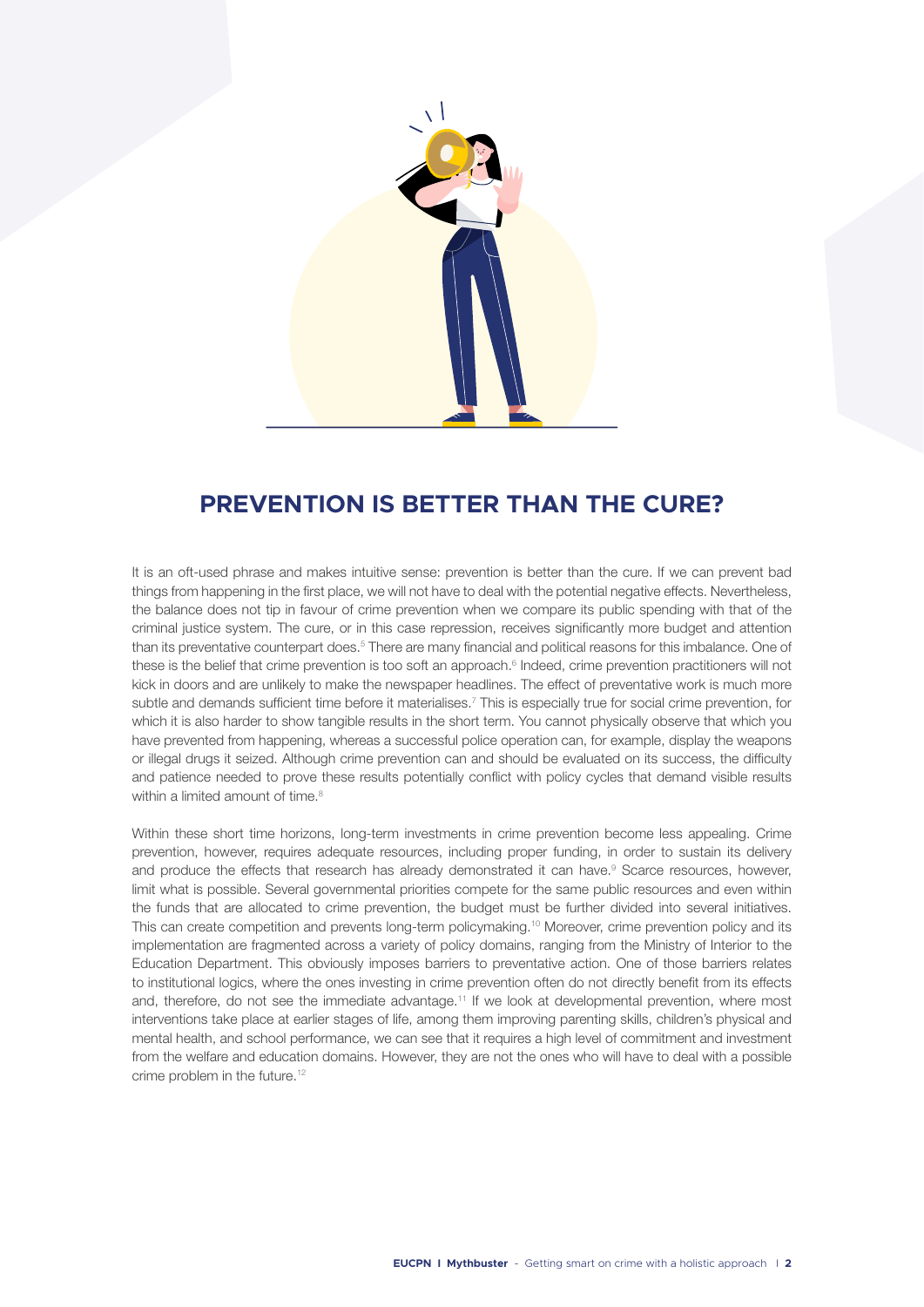In addition, at this early stage, there is no immediate demand for prevention. The urge to act mostly arises as crime problems arise, but these are often symptoms of underlying processes that might have already started years before!13 While a violent incident in the city needs to be addressed immediately, the rising tensions could have prevented been earlier by strengthening community ties and the capability for solving problems in a non-violent way. Similarly, a new type of online fraud might spur governmental agencies to come up with innovative approaches, yet we could train citizens to protect themselves against the social engineering technique that underlies all of these scams.14 When problems occur, there is always a risk of reacting to the problems of the day and neglecting more structural solutions.15 It is here that law enforcement agencies will be able to handle some of these symptoms or manage their harmful effects, yet they might not always be in the best position to solve the problem and definitely not to prevent it in the first place.<sup>16</sup> To complete the crime solving puzzle, a whole cast of other actors possess important pieces and should be involved and even lead actions if we want to effectively prevent crime.<sup>17</sup>

To sum up: a number of financial and political disincentives do not work in favour of crime prevention. They give rise to the idea that crime can only be solved by the criminal justice system. We now turn to why we advocate a more balanced approach and to give equal attention to crime prevention: because it works.

## **THE CRIME DROP: A CRIME PREVENTION SUCCESS**

There is a growing evidence base that supports the effectiveness of crime prevention, from community-wide approaches to preventative policing strategies, but perhaps its biggest success story is a sustained drop in the crime rates of several offences. You read that right. Since the early 90s, the West has experienced a downward trend for some types of crime, a trend that was generally preceded by several decades of rapidly rising crime rates.18 While there are variations between countries, property crime has been consistently declining in the European Union since the mid-1990s.19 Burglary and theft are two phenomena where many countries note positive developments. How did this happen? According to scientific evidence: better and more crime prevention. Situational crime prevention and its focus on enhanced security closed off numerous opportunities for crime.<sup>20</sup> Take domestic burglary, where research clearly shows the effectiveness of improved window and door locks or external lights that come on when their sensors detect movement. These measures increase the risk of being caught and/or the effort that would be needed to enter a home successfully.<sup>21</sup> In other words: improved security measures prevented a great deal of crimes and eventually led to a genuine crime drop.

#### **Crime prevented is crime displaced?**

The classic response to situational crime prevention: prevented crime is simply crime displaced. Even if we successfully prevent a crime at a given location, it will naturally move on to the next spot, happen later or target at a different victim. Not only is this

> hard to prove, a lot of research counters this assumption.<sup>22</sup> In fact, several studies support the complete opposite: following a targeted security measure crime decreases in other and nearby areas. Instead of crime being displaced, the positive effects of crime prevention reach further than intended and spread throughout the neighbourhood.<sup>23</sup>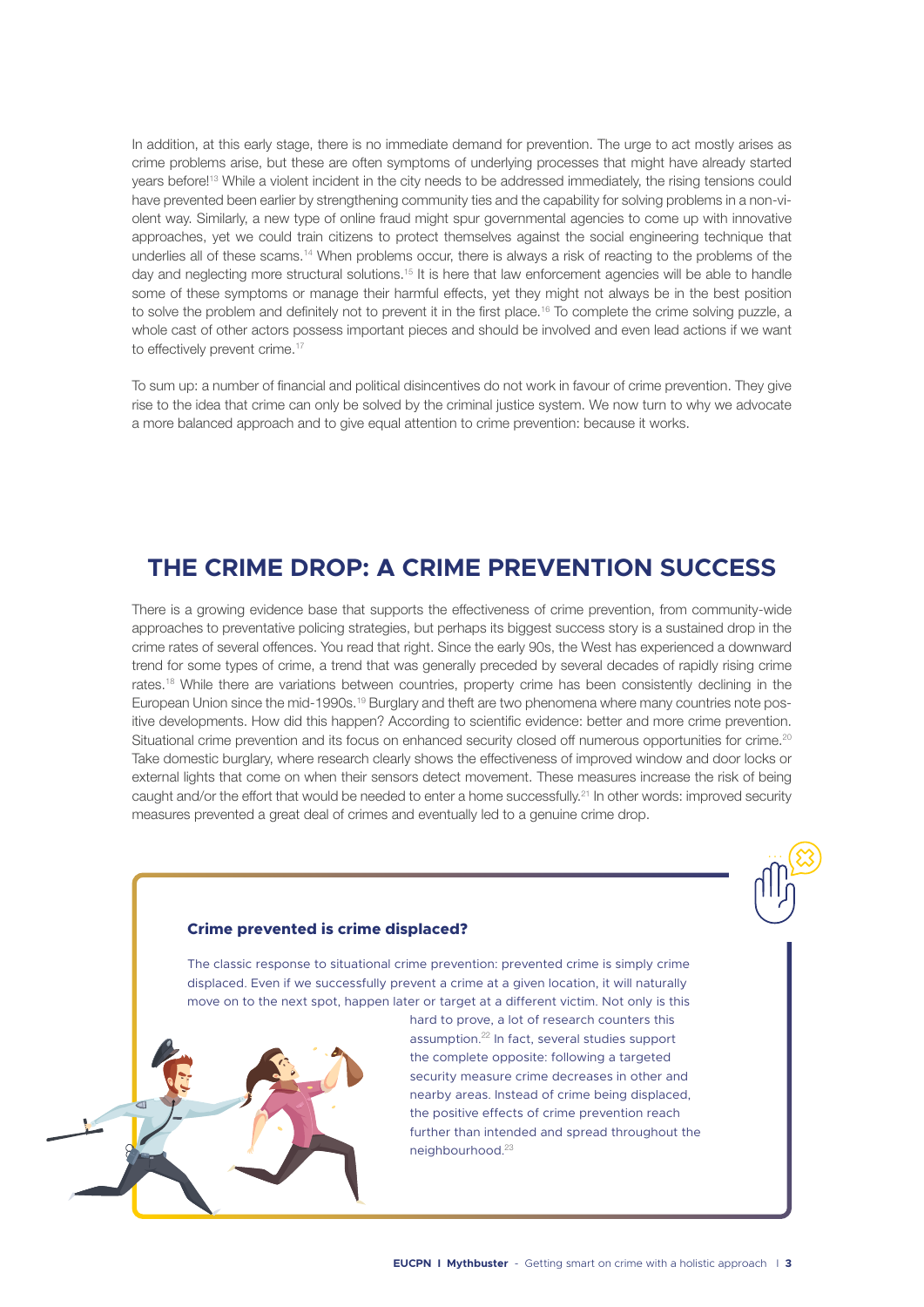While these increased security measures reduced opportunities for property crime, the yearly update on cybercrime that Europol provides does not paint the same optimistic picture – at all.<sup>24</sup> Property crime may have been declining, but cybercrime is definitely booming. Even when cybercrime is still widely underreported, it is obvious that the internet provides a huge set of opportunities for criminals.25 Taking some lessons from the drop in property crime, curbing the cybercrime wave will require an updated prevention response, closing off those criminal opportunities. It will also demand a response that goes beyond the traditional government-police partnerships, as is the case for many preventative actions. Cyberspace is incredibly diverse, with many active players having different roles and responsibilities. Think about social media companies and other online platforms or internet service providers. Traditional actors such as the police and government do not have sufficient power to influence this field and prevent this type of crime on their own.<sup>26</sup> Without neglecting their own responsibilities, the traditional partnerships should team up with a new cast of actors, including the private sector, to take up security measures and prevent cybercrimes together.<sup>27</sup>

The fall in property crimes offers valuable lessons, especially on crime prevention. The decrease in traditional crime such as property crime is a long-term trend, achieved through the sustained effort and accumulation of many individual crime prevention practices that have been proven to work. The takeaway for crime preventers, though, is not to sit back and relax. On the contrary: many people are still falling victim to property crime and there is still work to be done for many other types of crime, for example cybercrime. Preventing crime is not a one-off activity. It needs continuous effort to sustain its results and keep up with new modi operandi.28

## **BANG FOR YOUR BUCK**

The drop in property crime is a prime example of a long-term return on investment delivered by crime prevention.29 However, the successes of crime prevention do not stop there and extend far beyond property crime. Our EUCPN toolboxes, filled with effective examples of crime prevention initiatives highlight various success stories from cybercrime to bullying (note: for an overview, have a look at our website). Targeting the processes that lead to crime might take a while to show results; it will have long-lasting effects that potentially reach even further than the problems they aimed to prevent.<sup>30</sup> Many social crime prevention approaches, for example Communities that Care, work on community level factors or on developmental processes during the earlier stages of life, and often affect the same set of factors that could lead to crime and other forms of problematic behaviour. Investing in this kind of programmes might thus have positive effects not only on crime but also on (problematic) substance use, school dropout, and bullying.31





## **Communities that Care**

Communities that Care is a community planning system and not an intervention in the strict sense. It aims to prevent multiple problematic behaviours among youngsters, such as crime and substance use, by tackling common risk and protective factors that were identified in the community. Once those risk and protective factors have been identified, it matches those with evidence-based programmes. These programmes are chosen and delivered within strong community coalitions that are built from schools, professionals, city administrations, and any other actor that might provide an important piece to the puzzle. Originally from the US, this implementation strategy has been implemented in several EU Member States, such as Germany, the Netherlands and Sweden.<sup>32</sup>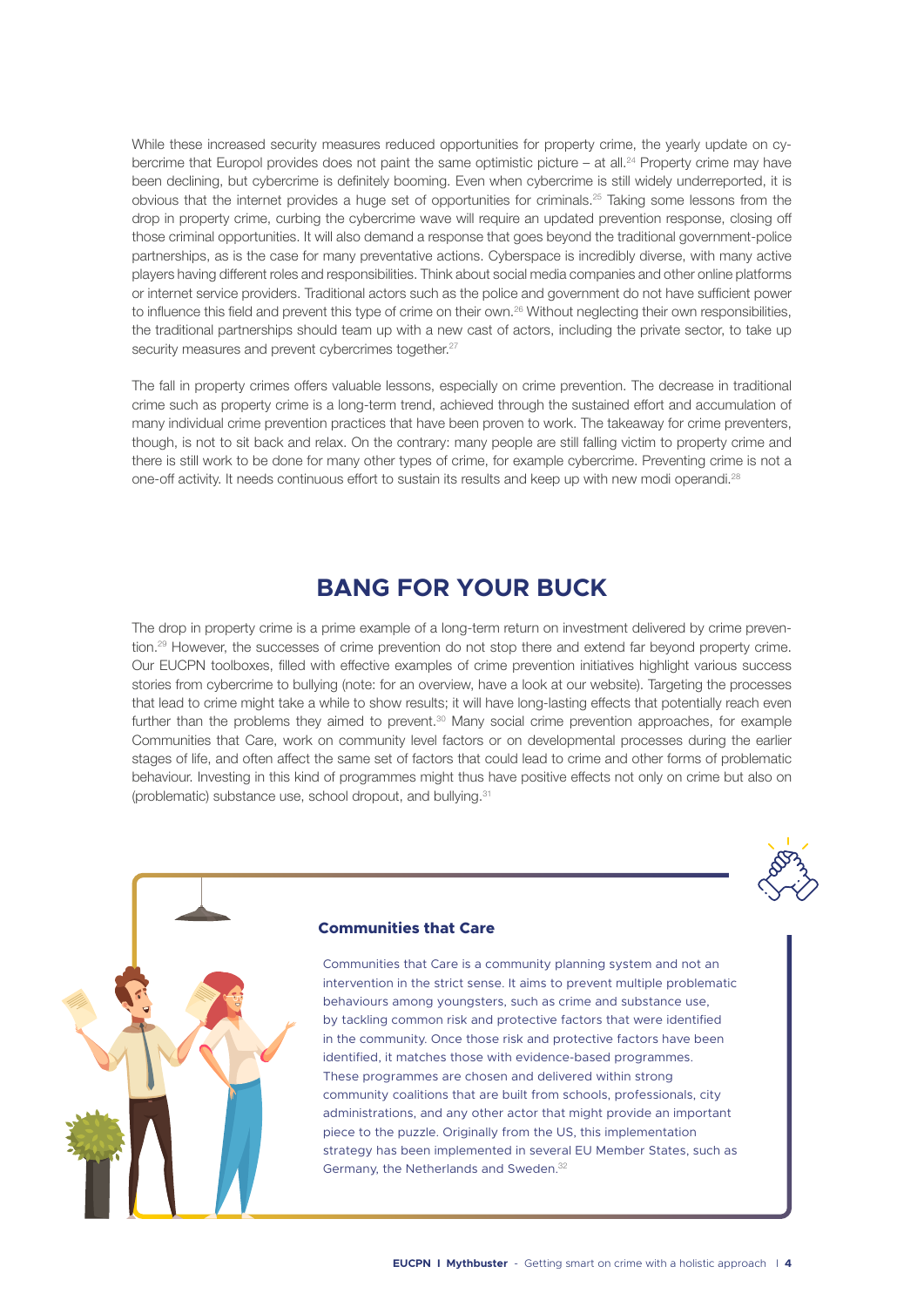Another way to underscore the successes of crime prevention is by zooming in on another challenge of policymaking: money. Cost-benefit analyses provide the ideal tool and offer an economical comparison between the direct and indirect costs of a given programme and the economic value of the programme's benefits.<sup>33</sup> Staying with the example of Communities that Care, an American study reports that almost 4,500 US dollars are saved per youngster from reduced crime alone. The cost of that saved tax money? About 500 US dollars per child in the programme.<sup>34</sup> Seems like a good return on investment...

The results of combined cost-benefit studies also suggest that crime prevention has much wider effects than its effects on crime alone. They can lead to increased tax revenue from higher earnings, savings from reduced use of social services or savings from lower use of healthcare services and perhaps the greatest bonus: saving on expenses in the criminal justice system. We can easily illustrate this by looking at the difference between incapacitation and deterrence. Incapacitation works to prevent crime by denying offenders - that would have to be caught first – the opportunity to (continue to) commit crimes whilst being locked up or restricted in movement. Deterrence on the other hand, prevents crime prior to the actual commitment of a crime and works through perceived risks of being caught. Crime prevention by incapacitation would necessarily require higher rates of imprisonment, including all the costs that come with it. If crime is deterred, however, there is no need to punish and lock up a perpetrator: there will simply not be one. Consequently, preventing crimes through deterrence would not translate into gargantuan imprisonment rates and the costs that go with them.35

Combined, these cost-benefit studies prove that the economic benefits usually outweigh the costs of crime prevention and it might be fair to assume that even the smallest effects of crime prevention are cost-effective if we compare the programme's costs to those of the life of crime we have successfully prevented.<sup>36</sup> One author concludes, "It is more cost-beneficial to invest in crime prevention than in imprisonment".37 Crime prevention simply offers more bang for your buck.

## **TOWARDS A MORE BALANCED APPROACH**

Given the successes of crime prevention and how it offers 'bang for your buck', we advocate a more balanced approach to crime. Neither crime prevention, nor repression are capable of dealing with crime by themselves. Nor should prevention and repression be treated as opposites where one excludes the other. Crime is simply too complex for a one-size-fits-all approach. Instead, we should combine both prevention and repression in a holistic approach that balances both.<sup>38</sup> In other words: an approach that grants equal importance to both crime prevention and repression. Yet not just any crime prevention: crime prevention that is sustained over time and receives the funds it needs. Crime prevention that is guided by the best available evidence and knowledge. For that, the EUCPN is your quide.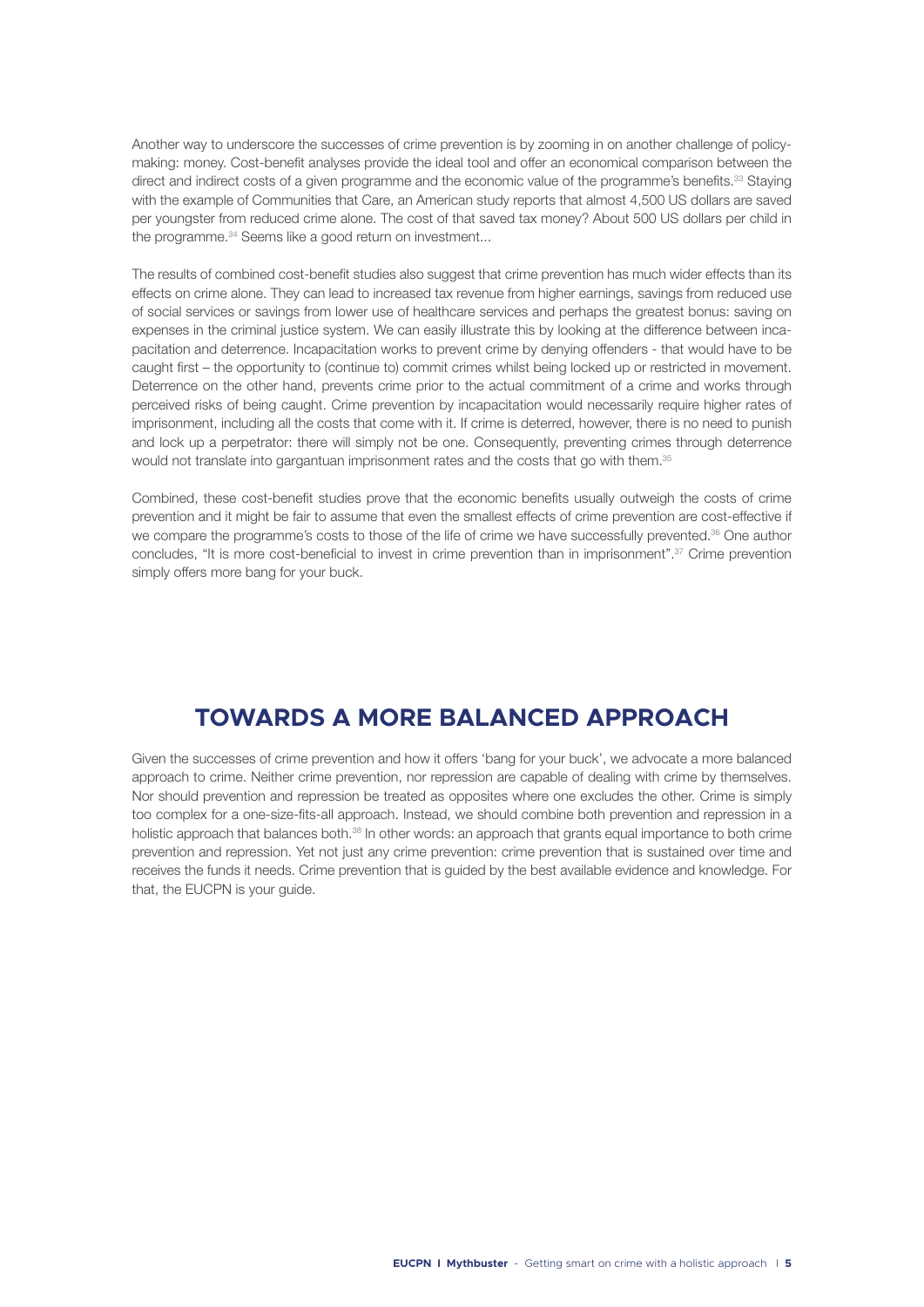## **Endnotes**

- European Crime Prevention Network, The Fight against Serious and Organised Crime: International Cooperation or Local Approaches?, Mythbuster, Brussels: EUCPN, 2021, https://eucpn.org/sites/default/files/document/files/2109\_ Mythbuster\_3\_LR\_0.pdf.
- 2 European Crime Prevention Network, Awareness-Raising Never Hurt Anyone, Did It?, Mythbuster, Brussels: EUCPN, 2020, https://eucpn.org/document/ mythbuster-awareness-raising-never-hurts-does-it.
- 3 European Crime Prevention Network, Warning, You May Find the Following Message Disturbing... Mythbuster, Brussels: EUCPN, 2021, https://eucpn.org/document/ mythbuster-deterrence.
- 4 T. Bjørgo, Preventing Crime: A Holistic Approach, Basingstoke: Palgrave Macmillan, 2016.
- 5 R. Muir, Taking Prevention Seriously: The Case for a Crime and Harm Prevention System, Insight paper, London: The Police Foundation, 2021.
- 6 Bjørgo, Preventing Crime: A Holistic Approach.
- D.P. Farrington and B.C. Welsh, The Science and Politics of Crime Prevention: Toward a New Crime Policy, in: D.P. Farrington and B.C. Welsh (Eds.), The Oxford Handbook of Crime Prevention, Oxford: Oxford University Press, 2012.
- 8 A.V. Papachristos, Too Big to Fail: The Science and Politics of Violence Prevention, Criminology & Pub. Pol'y 10 (2011).
- 9 J. van Dijk, P. van Soomeren, and J. de Waard, Safeguarding Sustainable Crime Prevention: The Rocky Case of the Netherlands, in: J.A. Winterdyk (Ed.), Crime Prevention, Boca Raton: Routledge, 2016.
- 10 Farrington and Welsh, The Science and Politics of Crime Prevention: Toward a New Crime Policy; P.-O. Wikström, Doing without Knowing: Common Pitfalls in Crime Prevention, Crime Prevention Studies 21 (2007).
- 11 Muir, Taking Prevention Seriously: The Case for a Crime and Harm Prevention System.
- 12 L. Pauwels, F. Vander Laenen, E. Maes et al., The Social Prevention of Drug-Related Crime (SOCPREV), Brussels: Belspo, 2018, http://www.belspo.be/belspo/organisation/ Publ/pub\_ostc/Drug/DR75SummRes\_en.pdf.
- 13 EMCDDA, Drug Prevention: Exploring a Systems Perspective, Technical report, Luxembourg: Publications Office of the European Union, 2019, https://dx.doi.org/10.2810/51693.
- 14 European Crime Prevention Network, Preventing Individual Fraud, Toolbox Series No. 13, Brussels: EUCPN, 2018, https://eucpn.org/toolboxfraud.
- 15 Wikström, Doing without Knowing: Common Pitfalls in Crime **Prevention**
- 16 Muir, Taking Prevention Seriously: The Case for a Crime and Harm Prevention System.
- 17 N. Tilley and G. Laycock, Developing a Knowledge Base for Crime Prevention: Lessons Learned from the British Experience, Crime Prevention and Community Safety 20:4 (2018), https://dx.doi.org/10.1057/s41300-018-0053-8; Bjørgo, Preventing Crime: A Holistic Approach.
- 18 G. Farrell, N. Tilley, and A. Tseloni, Why the Crime Drop?, Crime and Justice 43:1 (2014), https://dx.doi. org/10.1086/678081.
- 19 M.F. Aebi and A. Linde, Is There a Crime Drop in Western Europe?, European Journal on Criminal Policy and Research 16:4 (2010); E. Fernández-Molina and R. Bartolomé Gutiérrez, Juvenile Crime Drop: What Is Happening with Youth in Spain and Why?, European Journal of Criminology 17:3 (2020).
- 20 Farrell et al., Why the Crime Drop?
- 21 European Crime Prevention Network, What Works to Prevent Domestic Burglary?, Brussels: EUCPN, 2021, https://eucpn. org/document/what-works-to-prevent-domestic-burglaries.
- 22 N. Tilley, Middle-Range Radical Realism for Crime Prevention, in: R. Matthews (Ed.), What Is to Be Done About Crime and Punishment?, Basingstoke: Palgrave Macmillan, 2016.
- 23 B.C. Welsh and D.P. Farrington, Evidence-Based Crime Policy, in: M. Tonry (Ed.), The Oxford Handbook of Crime and Criminal Justice, Oxford: Oxford University Press, 2011.
- 24 Europol, Internet Organised Crime Threat Assessment (Iocta) 2021, Luxembourg: Publications Office of the European Union, 2021.
- 25 Aebi and Linde, Is There a Crime Drop in Western Europe; S. Caneppele and M.F. Aebi, Crime Drop or Police Recording Flop? On the Relationship between the Decrease of Offline Crime and the Increase of Online and Hybrid Crimes, Policing: A Journal of Policy and Practice 13:1 (2019); European Crime Prevention Network, Organised Property Crime: Winning the Arms Race, Brussels: EUCPN, 2020.
- 26 Tilley and Laycock, Developing a Knowledge Base for Crime Prevention: Lessons Learned from the British Experience; Bjørgo, Preventing Crime: A Holistic Approach.
- 27 M.L. Williams and M. Levi, Cybercrime Prevention, in: N. Tilley and A. Sidebottom (Eds.), Handbook of Crime Prevention and Community Safety, London: Routledge, 2017; van Dijk et al., Safeguarding Sustainable Crime Prevention: The Rocky Case of the Netherlands; R. Brewer, M. de Vel-Palumbo, A. Hutchings et al., Cybercrime Prevention: Theory and Applications: Springer, 2019.
- 28 van Dijk et al., Safeguarding Sustainable Crime Prevention: The Rocky Case of the Netherlands; European Crime Prevention Network, Organised Property Crime: Winning the Arms Race.
- 29 Bjørgo, Preventing Crime: A Holistic Approach; Farrington and Welsh, The Science and Politics of Crime Prevention: Toward a New Crime Policy.
- 30 Wikström, Doing without Knowing: Common Pitfalls in Crime Prevention; B.C. Welsh, D.P. Farrington, and B.R. Gowar, Benefit-Cost Analysis of Crime Prevention Programs, Crime and Justice 44 (2015), https://dx.doi.org/10.1086/681556.
- 31 European Crime Prevention Network, Preventing Drug-Related Crimes: Achieving Effective Behavioural Change, Toolbox Series No. 16, Brussels: EUCPN, 2020, https:// eucpn.org/toolbox16-drugrelatedcrimes.
- EMCDDA, Communities That Care (Ctc): A Comprehensive Prevention Approach for Communities, Luxembourg: Publications Office of the European Union, 2017; Pauwels et al., The Social Prevention of Drug-Related Crime (SOCPREV).
- 33 T. Silva and M. Lind, Experiences of the Member States Performing Evaluations in Projects and Activities Aimed at Crime Prevention, Research report, Östersund: Mid Sweden University, 2020.
- 34 Welsh et al., Benefit-Cost Analysis of Crime Prevention Programs.
- 35 D.S. Nagin, Deterrence in the Twenty-First Century, Crime and Justice 42:1 (2013), https://dx.doi.org/10.1086/670398.
- 36 Welsh et al., Benefit-Cost Analysis of Crime Prevention Programs.
- 37 Ibid., 448.
- 38 Bjørgo, Preventing Crime: A Holistic Approach; L.W. Sherman, D.C. Gottfredson, D.L. MacKenzie et al., Preventing Crime: What Works, What Doesn't, What's Promising, Research in brief, Washington D.C.: National Institute of Justice, 1998; Farrington and Welsh, The Science and Politics of Crime Prevention: Toward a New Crime Policy.